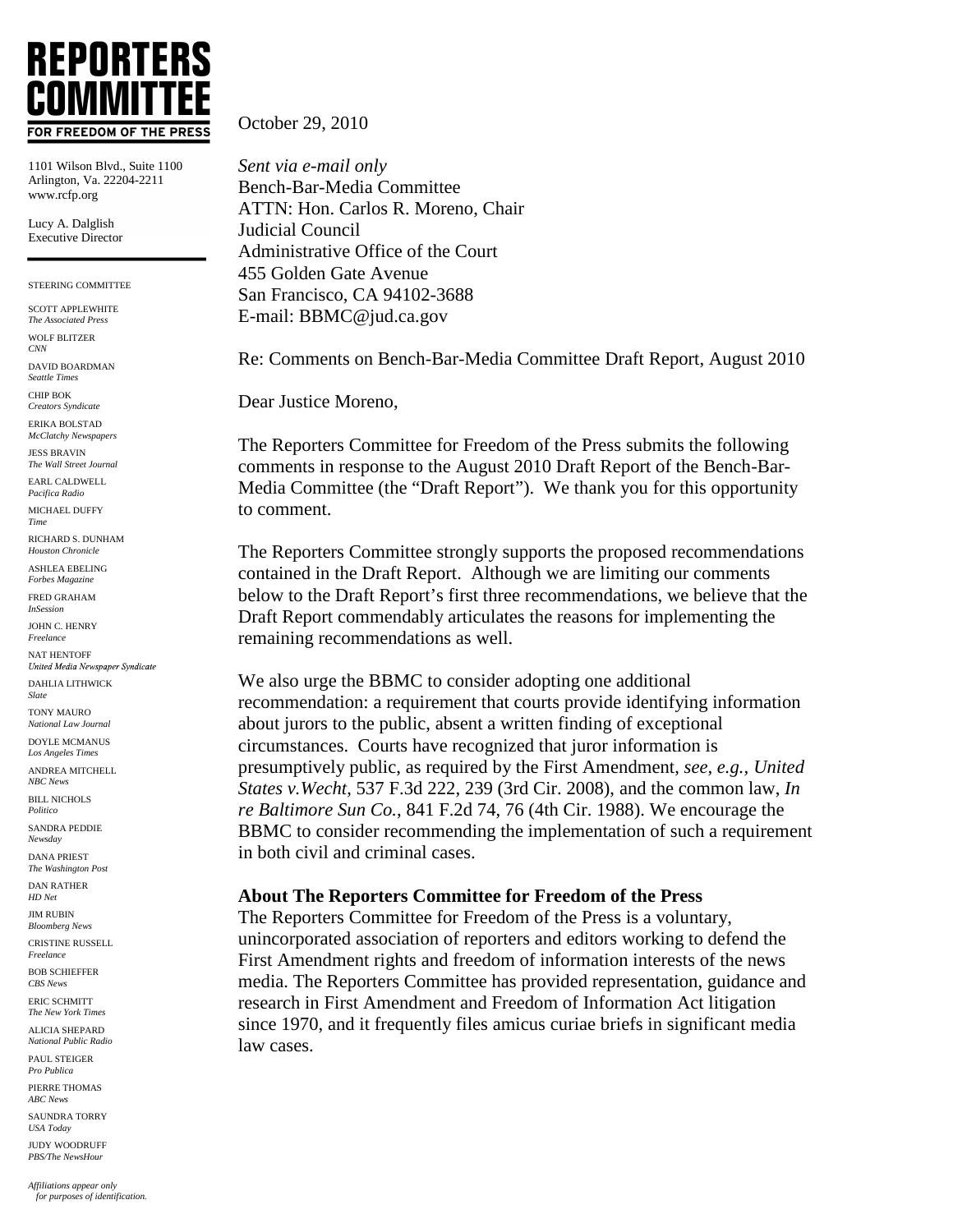The Reporters Committee also serves as a First Amendment clearinghouse, monitoring and compiling information about significant legal and statutory developments affecting journalists' and the public's right to know, and produces several publications to inform journalists and lawyers about media law issues, including a quarterly magazine and Internet web site, which is updated several times daily.

In addition, the Reporters Committee operates a hotline to assist journalists with legal problems as they arise in their work. Often, these legal defense requests come from journalists who seek access to court proceedings, records and information. This contact with reporters, editors and media lawyers around the country drives home the importance of court access in the everyday performance of journalism.

As both a news organization and an advocate of free press issues, the Reporters Committee has a strong interest in the policies governing the rights of reporters to access information from the judicial system. It is through this dual role that the Reporters Committee can offer a unique perspective on the following recommendations.

## **I. Comment on Recommendation #1: Use of Cameras and Other Recording Devices in the Courtroom.**

The Reporters Committee supports the BBMC's recommendations regarding the use of cameras and other devices in the courtroom. The recommendations strengthen the opportunity for meaningful public access to courtroom proceedings while appropriately protecting the interests of judges, parties, witnesses and juries.

## **a. The recognized right and benefit of public access to the court**

Courts have long recognized that public access to courtroom proceedings offers benefits both to the judicial system and to the public. In *Globe Newspaper Co. v. Superior Court*, 457 U.S. 596, 606 (1982), the U.S. Supreme Court observed that the right of public access to criminal trials "plays a particularly significant role in the functioning of the judicial process and the government as a whole." The Court has noted that increased public access to judicial proceedings "enhances the quality and safeguards the integrity of the factfinding process," *id.*, by discouraging perjury, the misconduct of participants, and decisions based on secret bias or partiality. *Richmond Newspapers, Inc. v. Virginia*, 448 U.S. 555, 569 (1980) (plurality opinion). Moreover, the Court has found that public access "heighten[s] public respect for the judicial process," and allows the public to "participate in and serve as a check upon the judicial process – an essential component in the structure of self-government." *Globe Newspaper Co.,* 457 U.S. at 606.

The public benefits greatly from increased access to the judicial process. The Supreme Court has noted that there is a "therapeutic value" to the community by allowing it to reconcile conflicting emotions about high profile cases. *Richmond Newspapers*, 448 U.S. at 570. Additionally, public access reassures the public that its government systems are working properly and correctly, and enhances public knowledge and understanding of the court system. *Id*.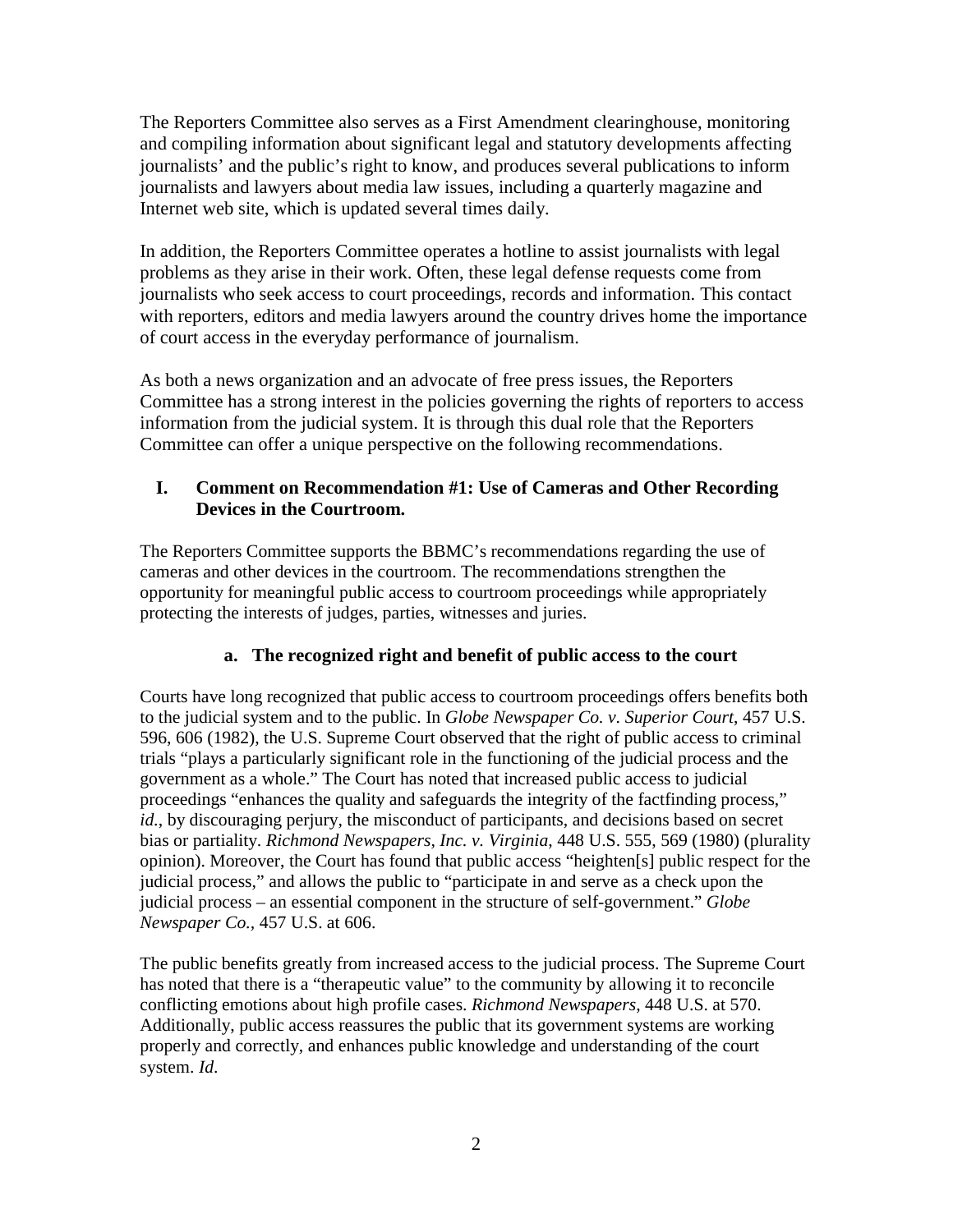In more recent times, the public has relied greatly on the media serving as a surrogate at courtroom proceedings. The U.S. Supreme Court recognized as much, noting that most people acquire information about the court system "chiefly through the print and electronic media." *Richmond Newspapers*, 448 U.S. at 573. Allowing cameras to take the courtroom to the people, either in part or in whole, allows the media to best-serve as public surrogates by providing unfiltered, unfettered, uncorrupted access to the judicial system. Viewing courtrooms through the lens of a camera allows the public to get as close to the courtroom as possible and directly observe the administration of justice.

Importantly, these benefits come with few strings attached. Technological advances have eliminated the concerns that cameras will create a physical disturbance in the courtroom. Cameras now operate in near silence without potentially distracting bright lights and can easily fade into the background in a courtroom setting. In fact, as the New Hampshire Supreme Court noted, a number of studies have reached the same conclusion: cameras in the courtroom cause very limited, if any, physical distractions. *In re Petition of WMUR Channel 9*, 813 A.2d 455, 459 (N.H. 2002) ("Advances in modern technology, however, have eliminated any basis for presuming that cameras are inherently intrusive. In fact, the increasingly sophisticated technology available to the broadcast and print media today allows court proceedings to be photographed and recorded in a dignified, unobtrusive manner, which allows the presiding justice to fairly and impartially conduct court proceedings"). Moreover, those same studies indicate that cameras in the courtroom ultimately affect participants in a judicial proceeding in the same way as a reporter standing outside the courtroom asking questions after a proceeding concludes. *Id*. at 460.

#### **b. The recommended presumption of camera access will promote public access while retaining safeguards.**

The BBMC's recommendation for creating a presumption of camera access will strengthen public access to courtroom proceedings while continuing to provide basic procedural safeguards to protect the legitimate interests in sometimes shielding a particular courtroom proceeding from the lens of a camera. A presumption of access does not prevent a court from limiting court access for good cause; it is simply a presumption in favor of access. The same procedural safeguards currently found in the current rule would remain.

Indeed, the recommended amendment preserves the strong and important protections already in place under the current formulation of the rule, requiring the judge to consider a multitude of factors including the fair trial rights of the parties, the privacy and safety of parties, witnesses and jurors, the risk of distraction, the adequacy of the courtroom's facilities, and any other factor that may influence the fair administration of justice.

### **c. Specific court findings on camera access promote judicial administration and the rights to appeal**

The Reporters Committee also strongly supports the BBMC's recommendation to amend Rule 1.150 to require specific court findings in support of a court's allowance, prohibition or limitation on the use of cameras or other recording devices. The current rule already requires the court to consider specific factors in deciding a camera request; this recommendation would simply require the court to disclose the grounds for its decision. Such a requirement is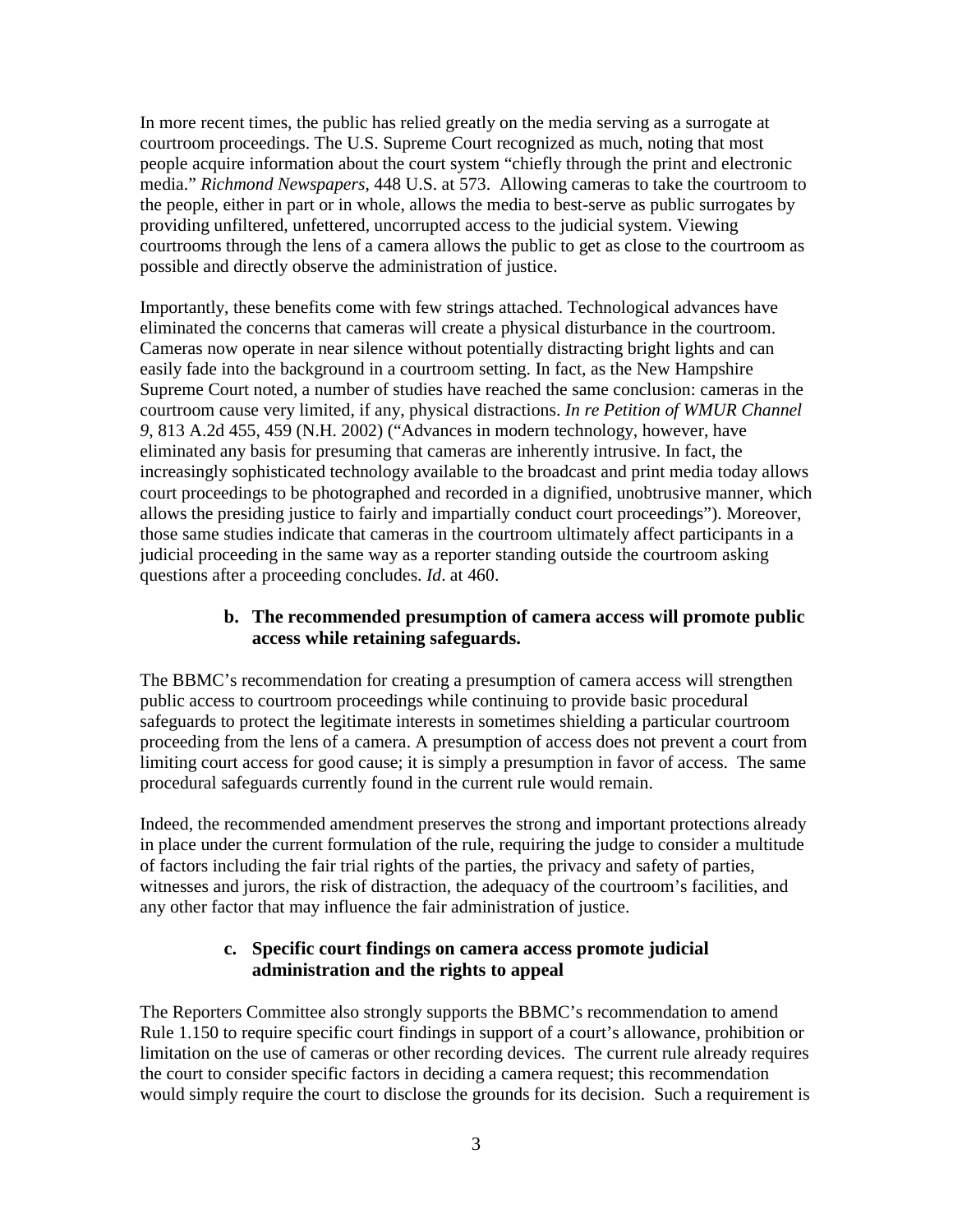a net positive for both the administration of justice and the appellate process: it helps to ensure that the trial court makes well-informed decisions after hearing all interested parties and provides the parties with a means for understanding of the court's rationale for its action.

Moreover, requiring such findings would also help to ensure that the courts follow the important demands of the U.S. Supreme Court in restricting camera access to the courtroom. In *Chandler v. Florida*, the Court dismissed the claim that cameras in a courtroom unduly prejudiced the specific criminal trial before them because there was "no evidence that any participant in this case was affected by the presence of cameras" and therefore "no showing that the trial was compromised by television coverage." 449 U.S. 560, 582 (1981). By demanding basic evidentiary findings, the safeguards proposed by this committee set forth guidelines for a judge to consider the evidence the Supreme Court referred to in *Chandler*.

## **II. Comment on Recommendation #2: Gag Orders**

The Reporters Committee strongly supports the BBMC's recommended uniform rule on the issuance of gag orders. The creation of a uniform rule would provide the parties, the court, and the media with needed guidance on the issuance of such orders. Identifying a specific procedure for third parties to challenge such orders would also streamline challenges and provide greater assurance that the media and public have a meaningful opportunity to be heard.

Restrictions on commentary about judicial proceedings are most likely to be instituted in cases that are exceedingly newsworthy because they involve politicians, famous people, or particularly egregious crimes. Suppressing the free flow of information in such cases, however, restricts the public's knowledge about politically significant issues, creating a significant First Amendment burden. *See, e.g., Bridges v. California*, 314 U.S. 252, 268- 269 (1941) (noting that limits on comment about pending cases are "likely to fall not only at a crucial time but upon the most important topics of discussion" and finding no suggestion in the Constitution that "the freedom there guaranteed for speech and the press bears an inverse ratio to the timeliness and importance of the ideas seeking expression.")

Gagging speech about judicial proceedings not only deprives the public of socially and politically important information, but also hides a powerful branch of government behind a veil of secrecy. When judicial actions are obscured, the actors cannot be held fully accountable. *See, e.g., In re Oliver*, 333 U.S. 257, 270-271 (1948) (". . .[T]he forum of public opinion is an effective restraint on possible abuse of judicial power. . . . Without publicity, all other checks are insufficient: in comparison of publicity, all other checks are of small account."); *Gentile v. State Bar*, 501 U.S. 1030, 1035 (1991) (opinion of Kennedy, J.) ("The judicial system, and in particular our criminal justice courts, play a vital part in a democratic state, and the public has a legitimate interest in their operations.")

To acknowledge the overwhelming importance of the free flow of information, courts must employ great restraint in restricting access. Because gag orders can constitute a prior restraint on speech, they must also be narrow in scope and based on a standard that safeguards the First Amendment rights of the speaker. Although the law nationally is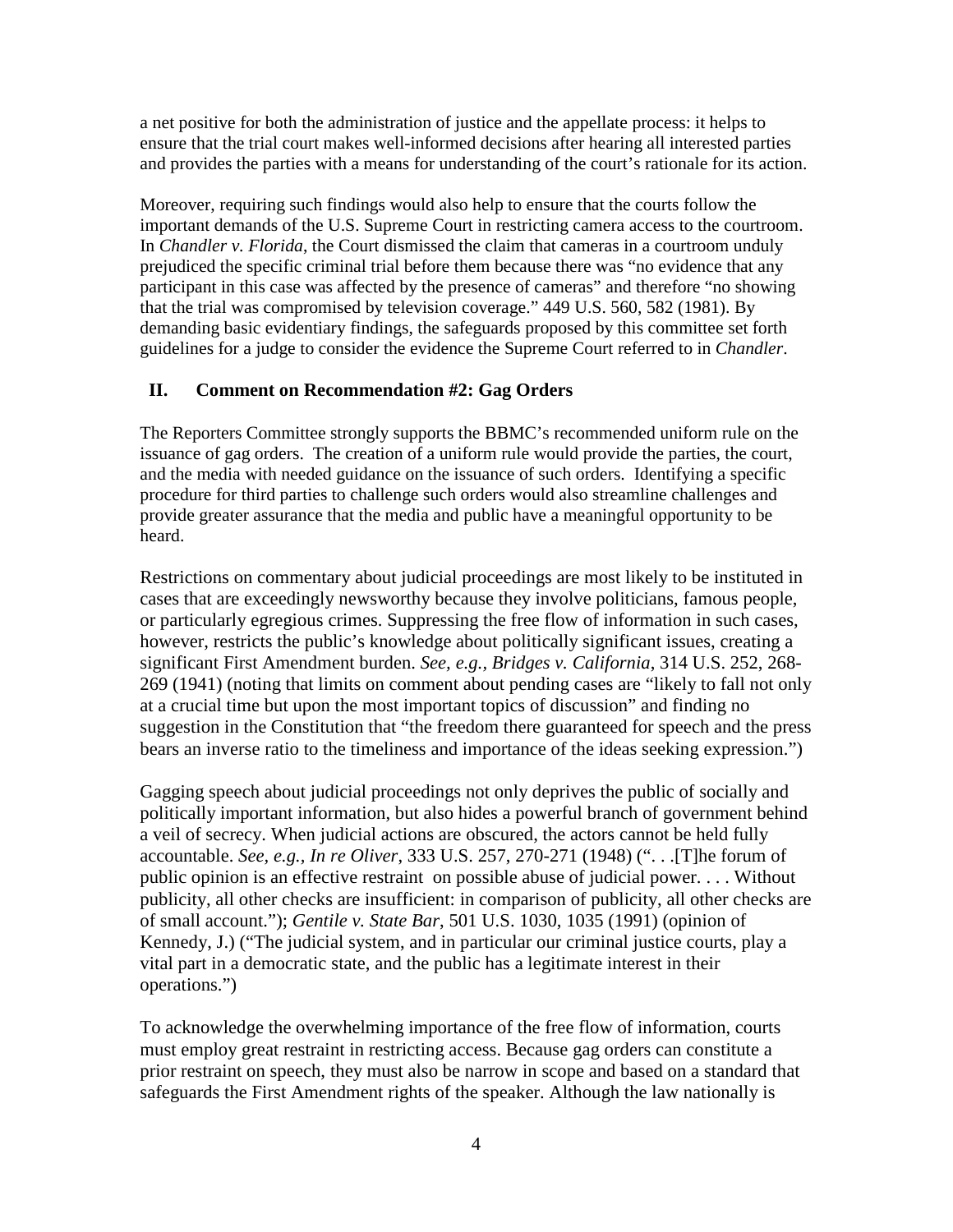unsettled as to the exact standard that is appropriate for issuing gag orders to nonattorneys,<sup>1</sup> every federal circuit that has considered the issue has held that *some standard* is clearly necessary to protect the First Amendment rights of the parties. *See United States v. Brown*, 218 F. 3d 415, 426-427 (5th Cir. 2000) (summarizing standards from sister circuits). The rule must also be narrow enough in scope to pose the least possible amount of First Amendment harm.

The Reporters Committee believes that the BBMC's recommended rule will establish necessary parameters for ensuring that any gag orders meet those requirements. Specific findings by a court on the need for a gag order, consistent with the standards outlined in *Hurvitz v. Hoefflin*, 84 Cal. App. 4th  $1232 (2000)$ ,<sup>2</sup> will assist the parties, public and any reviewing court in understanding the issuing court's reasoning, and provide a means for assessing whether the order is sufficiently tailored. Establishing a uniform procedure for providing the public with notice and an opportunity to be heard on any gag order will similarly help to promote the rights of non-parties to challenge the issuance of orders that will affect their access to information.

### **III. Comment on Recommendation #3: Orders Sealing Records**

The Reporters Committee also supports the BBMC's recommendation on the sealing of court records. Current law already creates a presumption of open access to court records, which counsels against the sealing of records absent good cause. *See* California Rule of Court § 2.550; *Hurvitz*, 84 Cal. App. 4th at 1246-47 (court records are publicly available absent an "overriding public interest to justify the dissemination . . ."); *see also In re Washington Post Co.,* 807 F.2d 383, 388-390 (4th Cir.1986) (citing *Richmond Newspapers, Inc. v. Virginia*, 448 U.S. 555 (1980), in explaining that the First Amendment right of access to criminal trial, extends to documents submitted in the course of a trial as well as other pretrial proceedings and filings).

As with the BBMC's recommendations on camera access and gag orders, requiring that the public have notice and opportunity to be heard on a court action that could limit public access would help to effectuate the presumption of open court access and ensure that interested parties have an opportunity to be heard.

Authorizing the award of attorney fees for successful challenges to sealing orders or sealing requests would also help to ensure that parties take into account the presumption of open

<u>.</u>

<sup>&</sup>lt;sup>1</sup> The United States Supreme Court held in *Gentile v. State Bar*, 501 U.S. 1030 (1991), that court limitations on *attorney* speech do not violate the attorney's First Amendment rights where there is "a substantial likelihood of material prejudice." *Id.* at 1063.

<sup>2</sup> The California Court of Appeals' decision in *Hurvitz* adopts the "clear and present danger or serious and imminent threat to a protected competing interest" standard, which the Third, Sixth, Seventh and Ninth Circuits have also followed, as well as other states. *See, e.g., Johnson v. Eighth Judicial Dist.*, 182 P.2d 94, 98 (Nev. 2008) (adopting the "clear and present danger" standard for both civil and criminal matters). This standard is the most consistent with the strict scrutiny approach used by the U.S. Supreme Court in other free speech and press issues, and is also the most consistent with the *Hurvitz* court's recognition of free speech as "one of the cornerstones of our society." 84 Cal. App. 4th at 1241.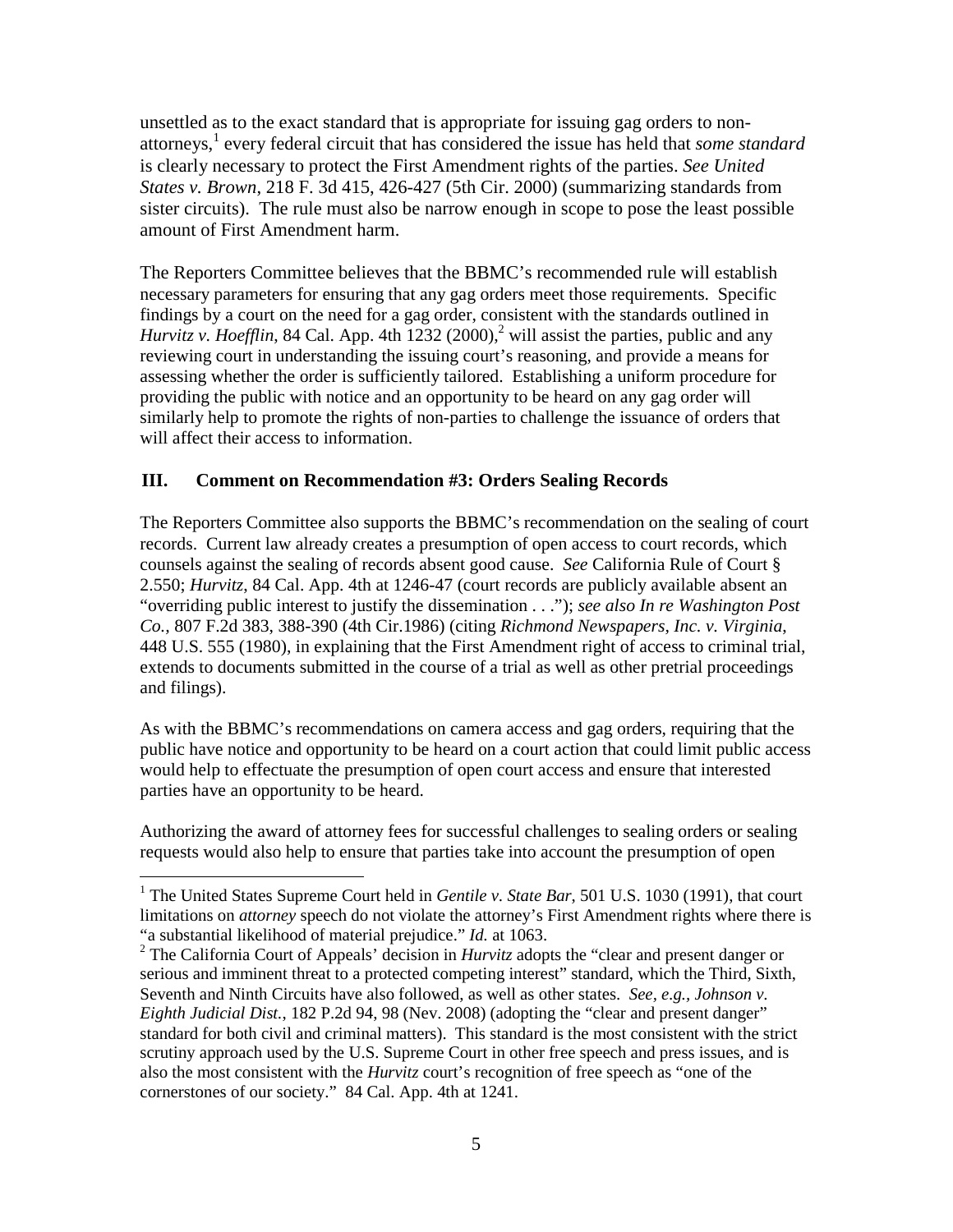court access and not attempt to seal records without good cause. A successful challenge to the sealing of records is a vindication of the public's right of court access; the prohibitive costs that can be associated with such a legal challenge should not be barrier to such a challenge. For the same reason, the Reporters Committee also supports the recommendation of a simple form for pro per challenge.

## **IV. Consistent with State and Federal law, courts should provide juror identification information upon request, absent individualized findings of exceptional circumstances.**

Although section 230 of the California Code of Civil Procedure already provides a presumption of public access to juror identification information prior to a final verdict, some local court practices are in conflict. We urge this Committee to recommend that juror identification information cannot be withheld by way of a blanket local order, but rather must be presumed to be public absent specific findings of exceptional circumstances.

It is our understanding that the current practice in Los Angeles Superior Courts is to refer to jurors in criminal cases only by number and to hide juror information from the public. This practice conflicts with established constitutional and common-law principles, and it conflicts with state statutory law as well. It also fails to take into account the benefits of public knowledge of court proceedings.

The public and press have a presumptive First Amendment right of access to judicial proceedings in criminal cases. *See Richmond Newspapers, Inc. v. Virginia*, 448 U.S. 555, 573 (1980) (plurality opinion) ("a presumption of openness inheres in the very nature of a criminal trial under our system of justice"). The Supreme Court explicitly extended this constitutional presumption of openness to voir dire proceedings in *Press-Enterprise Co. v. Superior Court* (*Press-Enterprise I*), 464 U.S. 501, 505 (1984). In these and many other cases, courts have relied on this presumption in striking down restrictions on access to state court records. *See, e.g., Bellas v. Sup. Court*, 85 Cal. App. 4th 636, 642 (2000) (describing *Press-Enterprise I* as "explicitly exalt[ing] the right of public access to criminal proceedings over the privacy right of jurors generally.")

In determining whether the presumption of openness applies to particular records or proceedings, the Supreme Court requires a consideration of "whether the place and process have historically been open to the press and general public" and "whether public access plays a significant positive role in the functioning of the particular process in question." *Press-Enterprise Co. v. Superior Court* (*Press-Enterprise II*), 478 U.S. 1, 8 (1986) (citations omitted). Where a constitutional presumption of access applies, the court may close proceedings only after making specific, on-the-record findings: (1) that closure is necessary to further a compelling governmental interest; (2) the closure order is narrowly tailored to serve that interest; and (3) that no less restrictive means are available to adequately protect that interest. *Id*. at 14.<sup>3</sup>

 $\overline{a}$ 3 Relying on *Press-Enterprise I* and *Waller v. Georgia*, 467 U.S. 39 (1984), the U.S. Supreme Court earlier this year reaffirmed the demanding showing required to exclude the public from the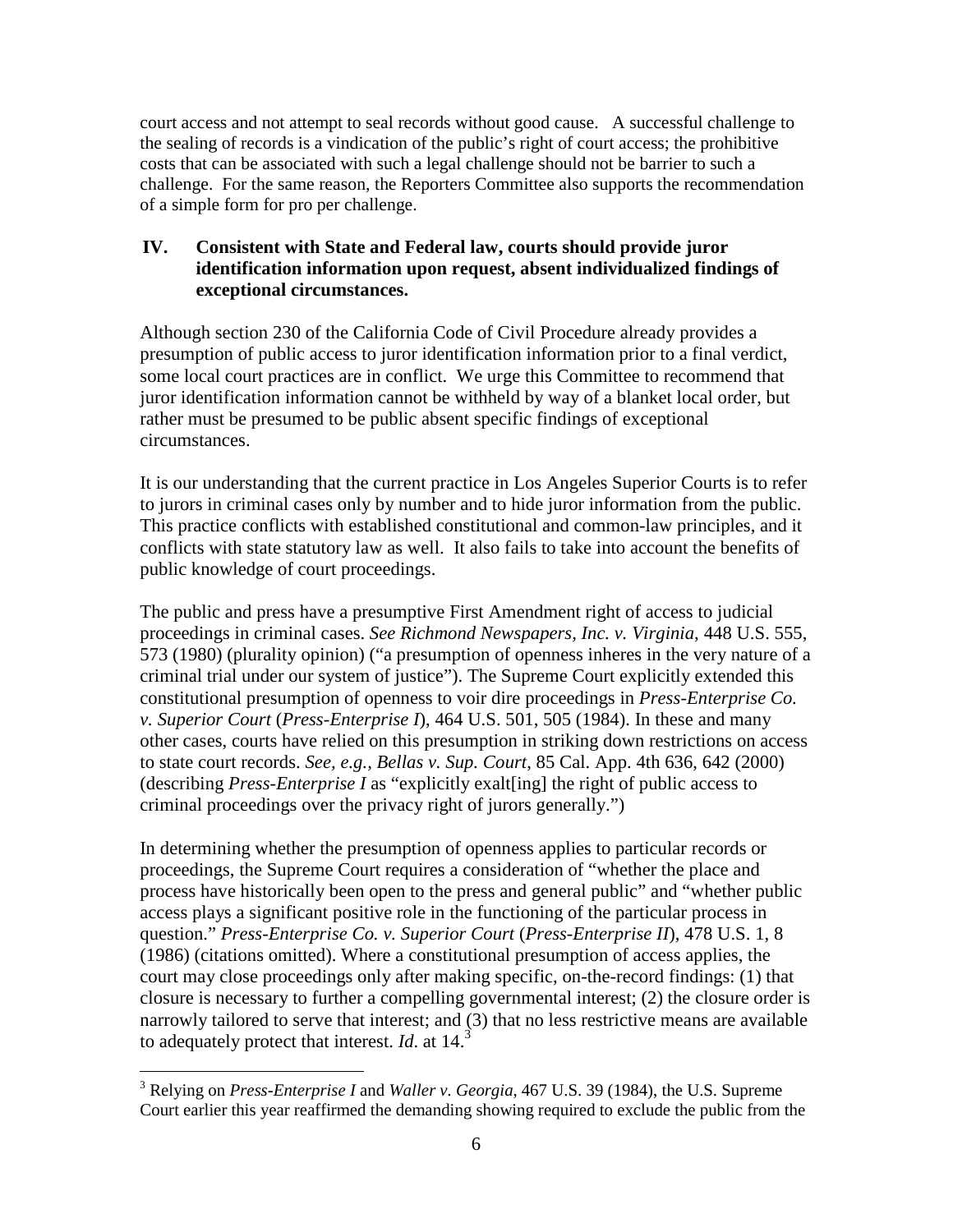The decision to empanel an anonymous jury is "a drastic measure, which should be undertaken only in limited and carefully delineated circumstances." *United States v. Krout*, 66 F.3d 1420, 1427 (5th Cir. 1995). The scope of a trial court's discretion to empanel an anonymous jury remains unsettled nationally, but federal and state courts throughout the country have recognized a "limited or qualified right" to juror names and addresses, either under either a common law right or "premised on the *Press-Enterprise*  rationale that openness in all aspects of our justice system promotes fairness to litigants and promotes public faith in our jurisprudence." *In re Disclosure of Juror Names and Addresses*, 592 N.W.2d 798, 799 (Mich. App. 1999) (citations omitted); *see also, e.g., United States v. Wecht*, 537 F.3d 222, 239 (3rd Cir. 2008) (the "presumptive First Amendment right of access to the identities of jurors attaches no later than the swearing and empanelment of the jury"); *United States v. Blagojevich*, 612 F.3d 558, 563 (7th Cir. 2010) (the "common-law right of access by the public to information that affects the resolution of federal suits" creates a "presumption in favor of disclosure" of juror names); *In re Baltimore Sun Co.*, 841 F.2d 74,76 (4th Cir. 1988) (recognizing a common-law presumption in favor of access to juror and alternate juror names and addresses after the jury is impaneled, noting that the "risk of loss of confidence of the public in the judicial process is too great to permit a criminal defendant to be tried by a jury whose members may maintain anonymity.").

In addition, the Los Angeles courts' blanket practice of referring to jurors solely by number not only conflicts with the First Amendment, but is also at odds with state law. California Code of Civil Procedure § 237(a) provides:

The names of qualified jurors drawn from the qualified juror list for the superior court shall be made available to the public upon request unless the court determines that a compelling interest, as defined in subdivision (b), requires that this information should be kept confidential or its use limited in whole or in part.

A local court practice cannot stand if it conflicts with state statute. *Erickson v. Sup. Court*, 55 Cal. App. 4th 755, 758 (1997).

We recognize that the California Court of Appeals decided thirteen years ago that the Los Angeles practice – which the court emphasized was meant to be an "interim measure" – was "not fatally inconsistent with any statute and thus not invalid," and also did not violate the defendants' right to a public trial. *People v. Goodwin*, 59 Cal. App. 4th 1084, 1091, 1092-93 (1997). But we respectfully disagree that the court's decision justifies the local practice, for two reasons. First, the *Goodwin* court incorrectly reasoned that a system in which jurors remained anonymous to the public did not constitute an "anonymous jury" as long as the parties and their counsel knew the jurors' identities. This analysis misses the point of California Civil Procedure Code § 237(a), which instructs courts to release the names of jurors "to the public."

 $\overline{a}$ 

jury selection process in a criminal trial, reversing a conviction in which the trial court did not consider alternatives to closing the *voir dire* process and did not identify any "any overriding interest likely to be prejudiced." *Presley v. Georgia*, 130 S. Ct. 721, 724-25 (2010) (per curiam).